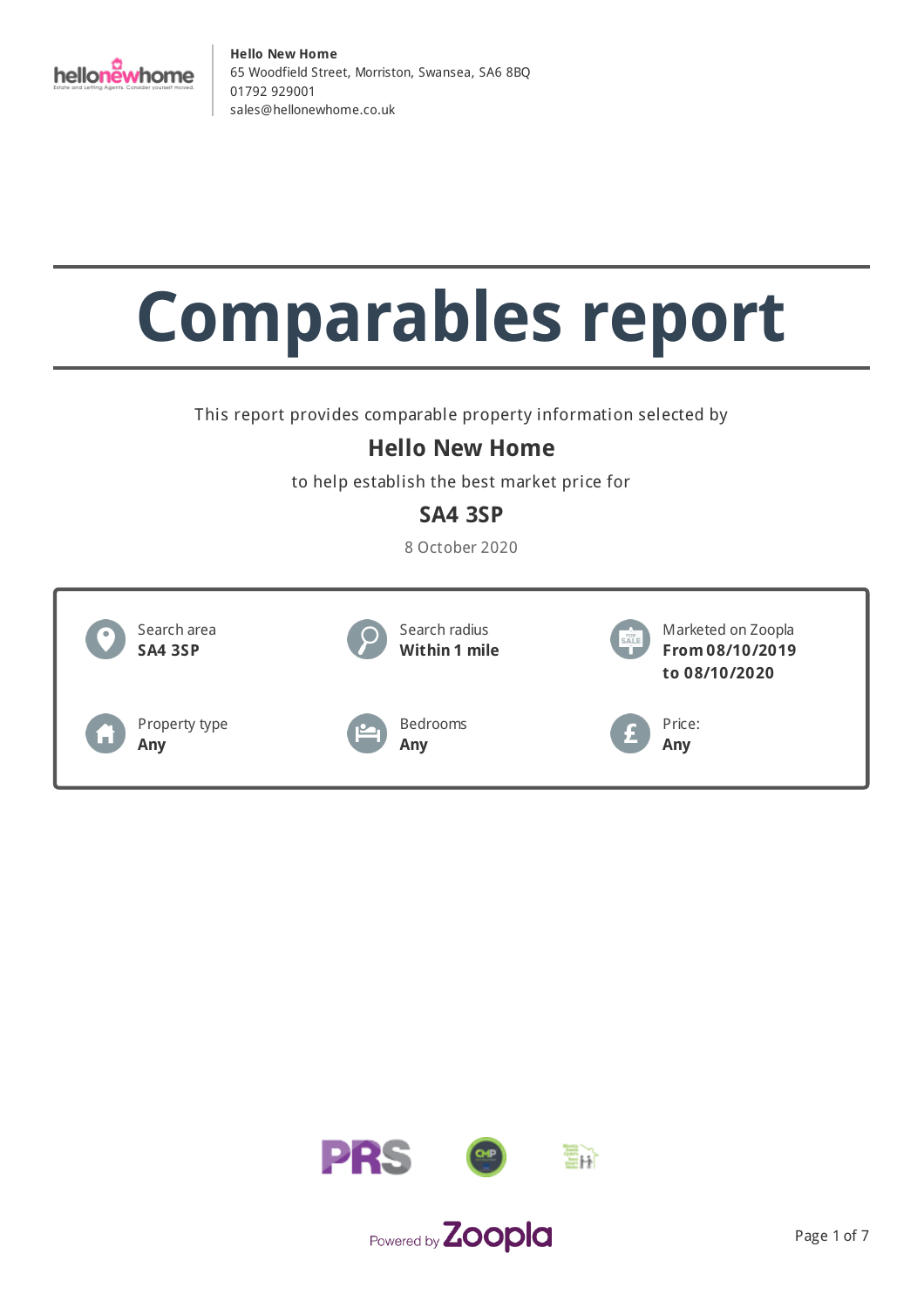

## **Comparable properties**



# **Comparable sale properties**



#### **£210,000** A

**Distance:** 0.14 miles Merle Dene, Hazeltree Copse, Crofty, Swansea SA4 3SH

**Sale date: Price:** Oct 2019 £210,000 Feb 1997 £50,000 **2 Bungalow / Freehold Sale date:** Oct 2019



#### **£315,000**  $\overline{B}$

Trem Y Mor, Llanmorlais, Swansea SA4

**Distance:** 0.15 miles

#### **4 Detached bungalow / Freehold**

A charming four bedroom detached bungalow. Set in a quiet cul-de-sac and situated within a short distance to award winning Gower beaches. Further down the road lies the village of Penclawdd, where ...

**Sale date: Price:** Oct 2001 £92,000

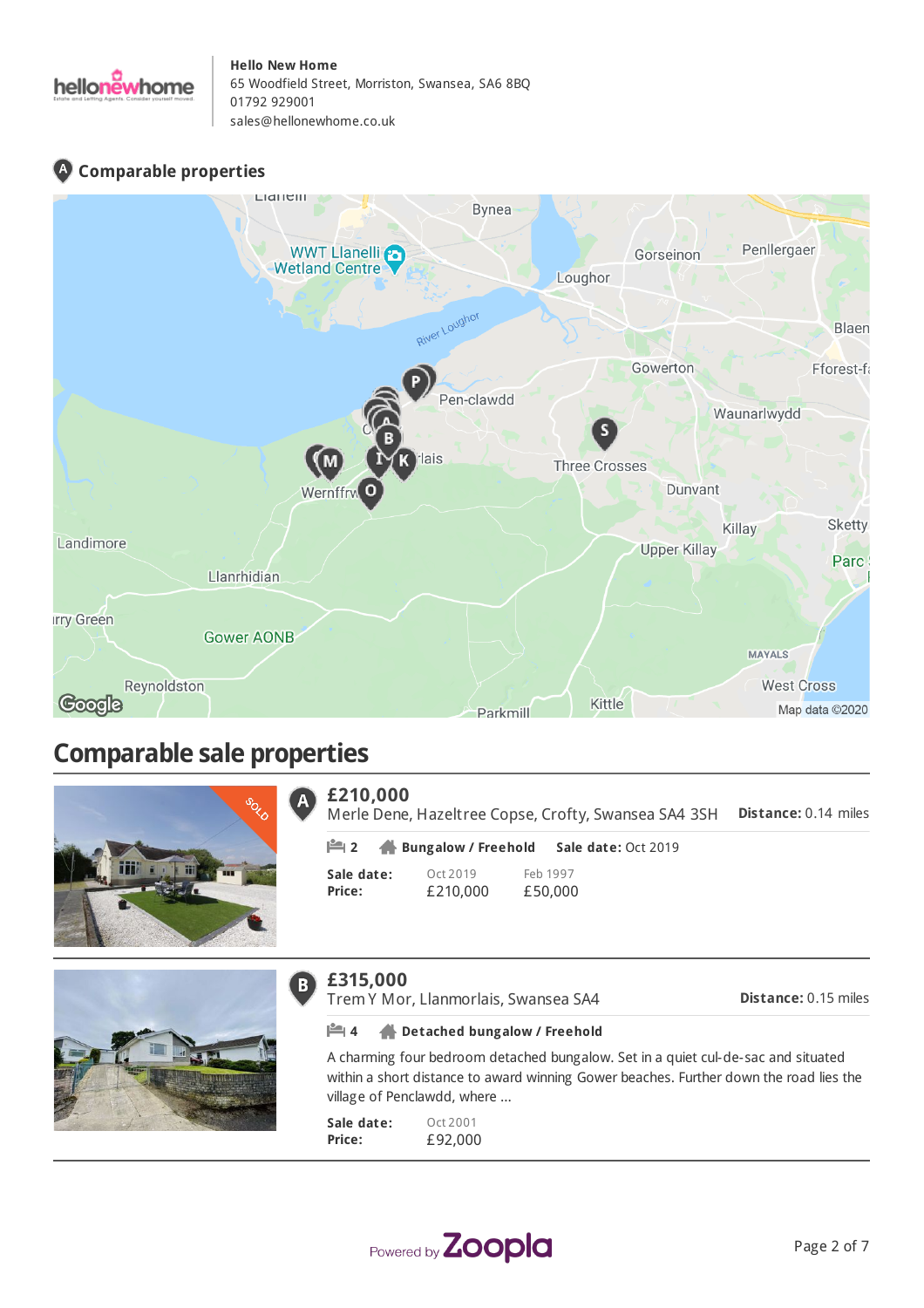

# **Comparable sale properties**

r



| £249,950                       | 16 Chapel Road, Crofty, Swansea SA4 3SJ | <b>Distance: 0.16 miles</b> |  |
|--------------------------------|-----------------------------------------|-----------------------------|--|
| Semi-detached house / Freehold |                                         | Sale date: Apr 2020         |  |
| Sale date:<br><b>Price:</b>    | Apr 2020<br>£249,950                    | Dec 2018<br>£138,000        |  |





| $\bullet$ | £259,950                         |
|-----------|----------------------------------|
|           | $\mathbf{H}$ 4<br>$\blacksquare$ |
|           | A beautiful lig<br>has been ref  |

#### **£220,000**  $\overline{D}$

**Sale date: Price:** Oct 2019 £220,000 **Distance:** 0.26 miles 35 Rhyd-Y-Fenni, Crofty, Swansea SA4 3SA **3 Detached house Sale date:** Oct 2019

## **Distance:** 0.27 miles **£259,950** s, Swansea SA4 ARCHIVED **4 Semi-detached house / Freehold** ght and airy immaculately presented extended semi detached property that efurbished to a high specification located on New Road, Llanmorlais, North Gower. The accommodation ...

**Sale date: Price:** May 2016 £121,000 Jan 2003 £84,950



## **£259,000**

Llanmorlais, Swansea SA4

**Distance:** 0.27 miles

#### **4 Semi-detached house**

Davies Homes are pleased to offer for sale this recently refurbished 4 bedroom semidetached property situated in Llanmorlais. The property comprises lounge, kitchen/diner, 4 bedrooms & Bathroom. ...



#### **£445,000**  $\mathsf{G}$

Dolawel, Llanmorlais, Swansea SA4

**Distance:** 0.27 miles

#### **4 Detached house**

An impressive modern four-bedroom family home in the north Gower village of Llanmorlais which is immaculately presented with quality fixtures and fittings throughout. Individually built in 2010, ...

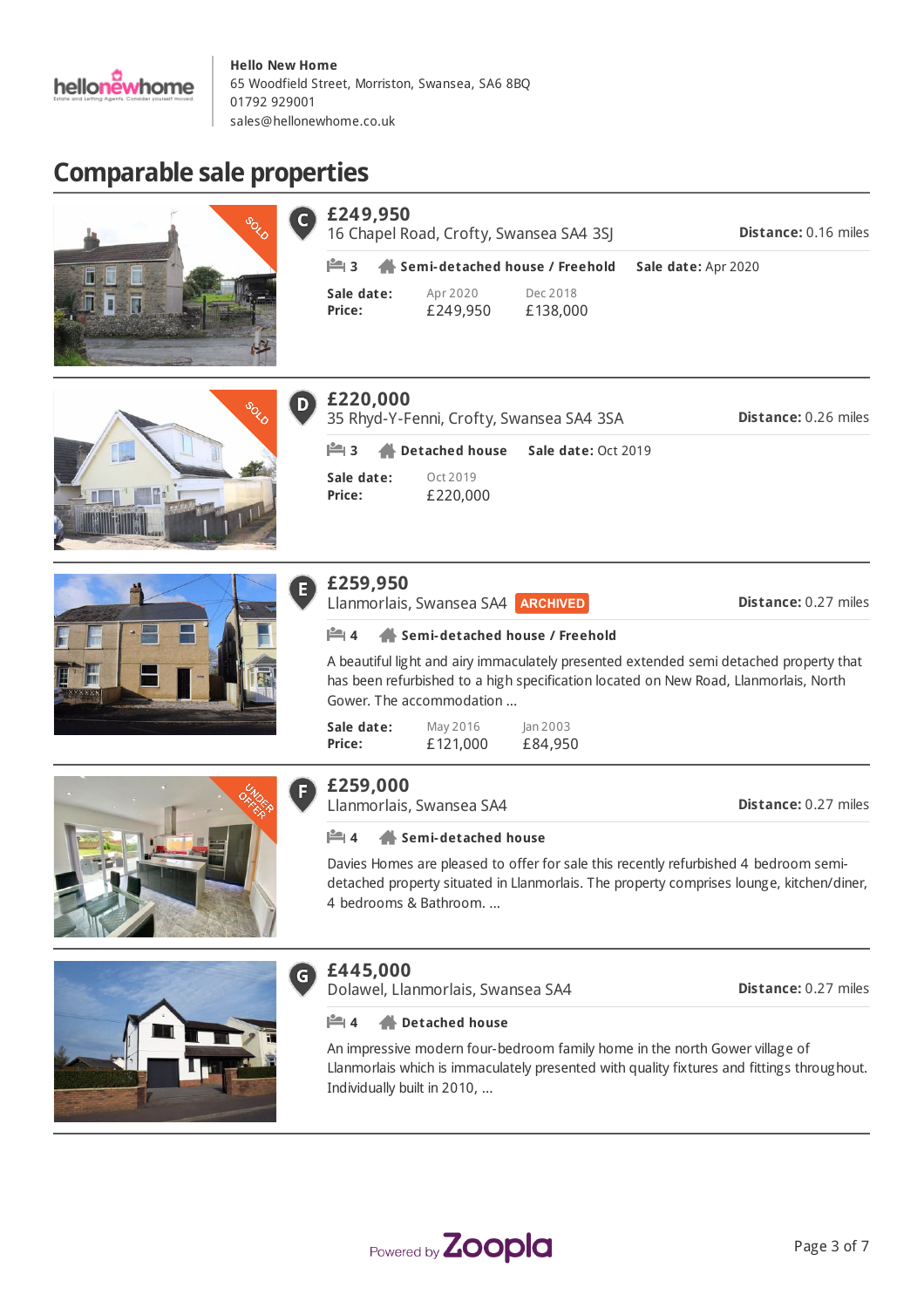

# **Comparable sale properties**

|        | £239,950<br>Pencaerfenni Lane, Crofty, Swansea SA4                                                                                                                                                         | Distance: 0.35 miles        |
|--------|------------------------------------------------------------------------------------------------------------------------------------------------------------------------------------------------------------|-----------------------------|
|        | <b>LA</b> 3<br>Link-detached house / Freehold                                                                                                                                                              |                             |
|        | Situated in the desirable North Gower village of Crofty, we are delighted to offer this<br>three bedroom link detached home. The property is within easy reach of the M4, a shop,<br>post office and       |                             |
|        | Sep 2006<br>Sale date:<br>Oct 2009<br>£180,000<br>£200,000<br>Price:                                                                                                                                       |                             |
|        | £360,000<br>Allt Yr Awel, Llanmorlais, Swansea SA4 3TL                                                                                                                                                     | <b>Distance: 0.35 miles</b> |
|        | Sale date: Jan 2020                                                                                                                                                                                        |                             |
|        | Sale date:<br>Jan 2020<br>Price:<br>£360,000                                                                                                                                                               |                             |
|        | £450,000<br>Pencaerfenni Court, Crofty, Crofty SA4                                                                                                                                                         | Distance: 0.42 miles        |
|        | Semi-detached house / Freehold<br>⊫ 4                                                                                                                                                                      |                             |
| Ш<br>4 | A beautiful example of a 4 bedroom Gower cottage set in a quiet and private courtyard<br>location. Crofty is a coastal village located on the North side of the famous Gower<br>Peninsula with many        |                             |
|        | £300,000<br>Llanmorlais, Swansea SA4                                                                                                                                                                       | Distance: 0.5 miles         |
|        | ⊫13<br>Detached house / Freehold                                                                                                                                                                           |                             |
|        | Situated in the picturesque North Gower Village of Llanmorlais we are pleased to offer to<br>the open market this three bedroom double fronted detached dwelling. The property sits<br>within a semi-rural |                             |



### **£344,950**

L

Llanmorlais, Swansea SA4 **ARCHIVED** 

**Distance:** 0.5 miles

#### **4 Detached house / Freehold**

An extended three bedroom traditional built double fronted detached property with a large enclosed rear garden, situated in the semi rural village location of the Wern on the North side of the ...

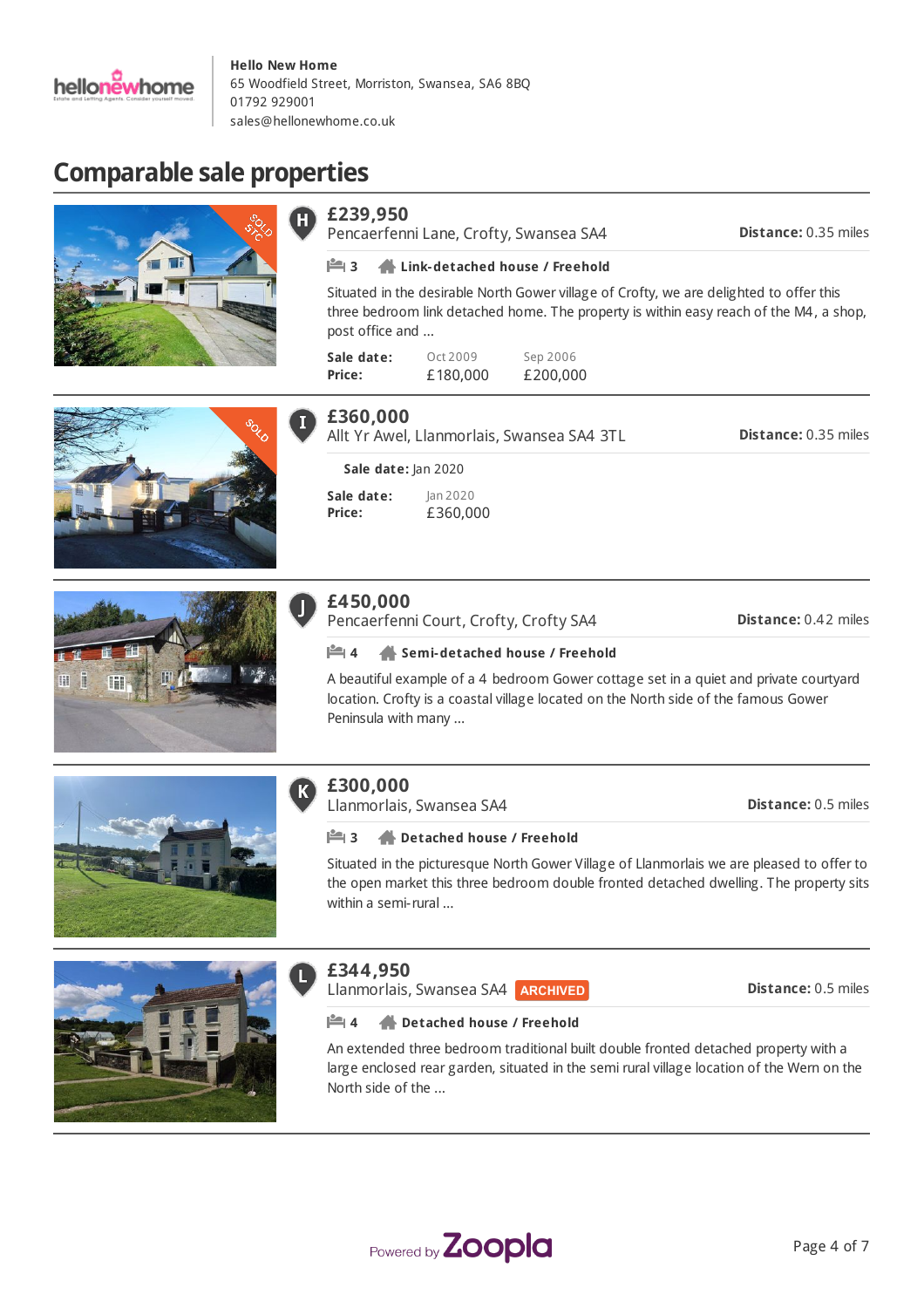

# **Comparable sale properties**







The Lane, Wernffrwd, Gower, Swansea. SA4

**Distance:** 0.75 miles

#### **4 Detached house / Freehold**

Enjoying peace and tranquility in the hamlet of Wernffrwd within the beautiful Gower Peninsular Area of Natural Beauty a well proportioned four double bedroom family home. This rural setting is ...

| Sale date: | Mar 2013 | Mar 2007 |
|------------|----------|----------|
| Price:     | £355,000 | £315,000 |





## **£650,000**

Brookvale, The Lane, Wern Ffrwd SA4 **ARCHIVED** 

**Distance:** 0.75 miles

#### **3 Detached house**

A rare opportunity to purchase this impressive detached three-four bedroom property which has been extended and refurbished to an extremely high standard with quality fixtures and fittings ...

**Sale date: Price:** Dec 2017 £240,000

## **£329,950**

Bryn Farmhouse, Penuel, Llanmorlais, Gower SA4

**Distance:** 0.78 miles

#### **3 Detached house**

A detached spacious former farmhouse situated in the heart of the North Gower countryside, enjoying large gardens, good off road parking and lovely open views over Welshmoor to Cefn Bryn Common. ...





## **£185,000**

**£650,000**

Graig-Y-Coed, Penclawdd, Swansea SA4

**2 Bungalow**

Davies Homes are pleased to offer for sale this 2 bedroom property in the heart of Penclawdd.

**Sale date: Price:** Dec 2008 £150,000 Jun 2004

£138,000

Marsh Road, Wernffrwd, Llanmorlais, Swansea. SA4

**Distance:** 0.88 miles

**Distance:** 0.82 miles

#### **4 Detached house / Freehold**

A beautifully presented four bedroom detached family home dating back to the 19th Century that has been extended and lovingly maintained by the current owners and set in grounds of approximately ...

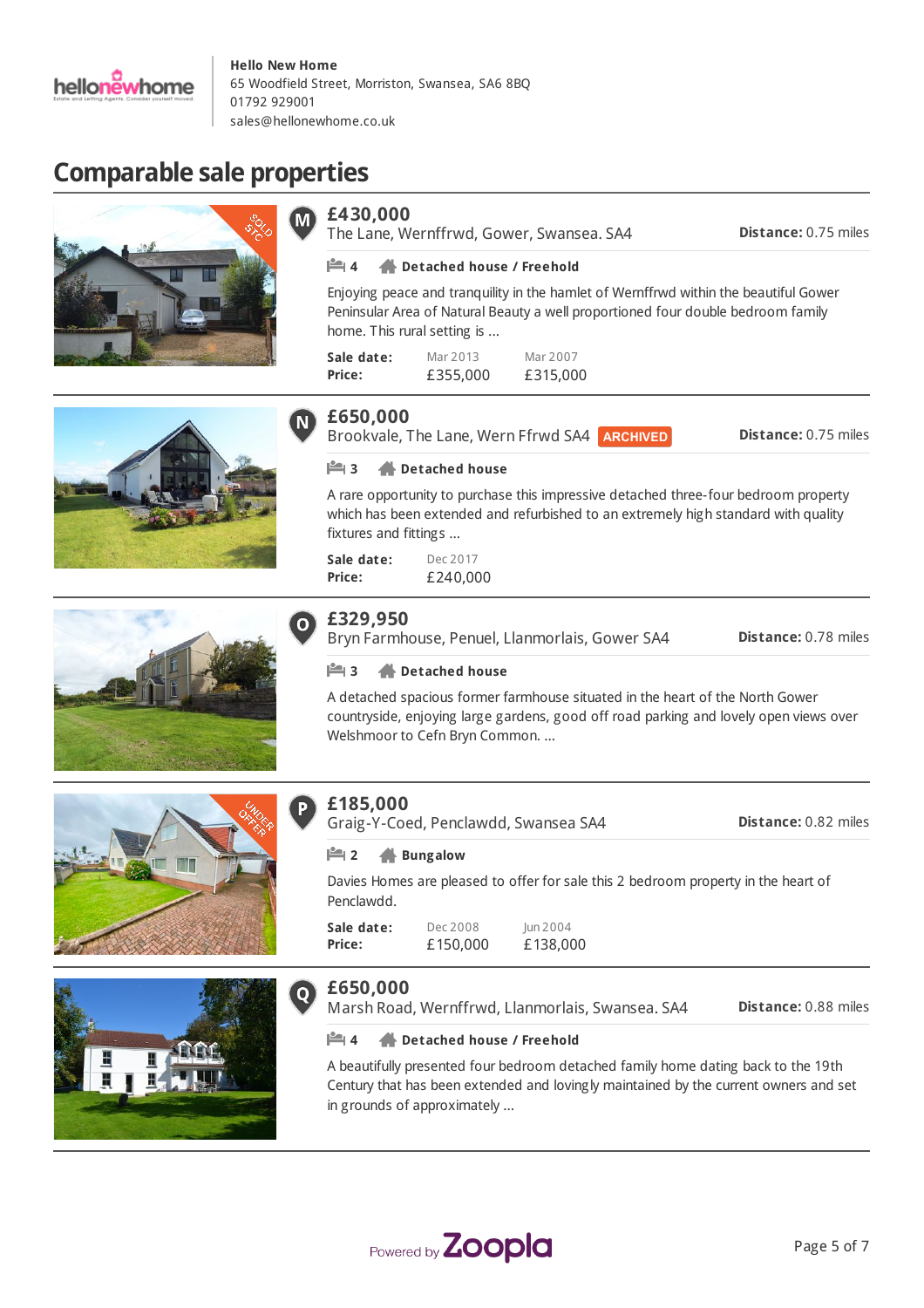

# **Comparable sale properties**





Greenacres, Penclawdd, Swansea SA4

**Distance:** 0.91 miles

#### **5 Detached house**

Viewing comes highly recommended on this beautifully presented four bedroom detached family home, which has the added benefit of a ground floor guest room/office with its own dedicated shower room ...

| Sale date: | lul 2003 | lun 1996 |
|------------|----------|----------|
| Price:     | £211,000 | £105,450 |



#### **£675,000**  $\vert S \vert$

Gowerton Road, Three Crosses, Swansea SA4

**Distance:** 2.97 miles

#### **4 Detached house / Freehold**

A beautifully presented extended detached property. The house was built for the current owners in 2006 and have lovingly decorated and dressed the property to a high standard. The accommodation ...

**Sale date: Price:** Jul 2007 £480,000

# **Average home values nationwide**